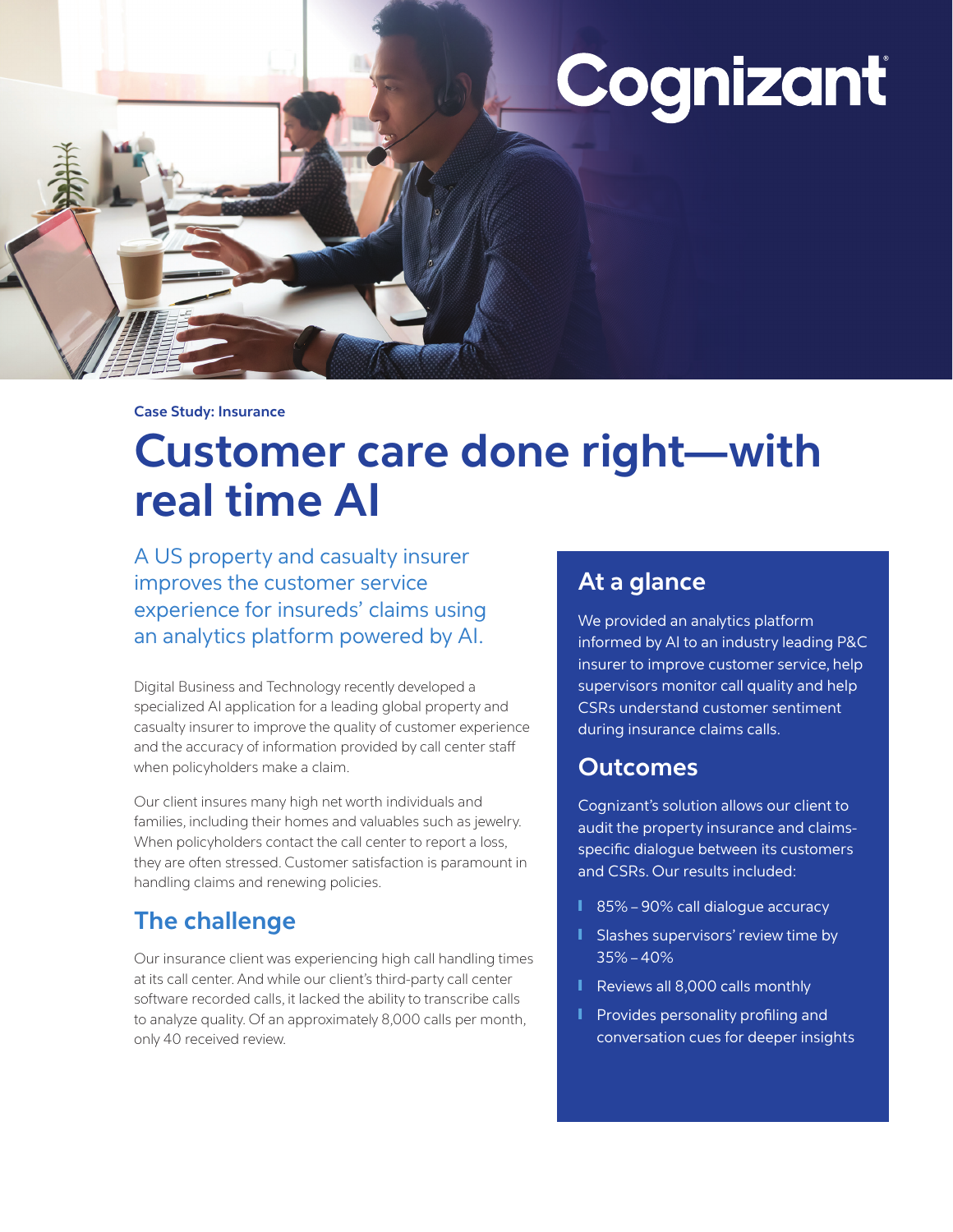While auditing calls for quality assurance may improve processes after the fact, it does not proactively address how to best serve an upset caller facing a loss. Having customer service representatives (CSRs) who can quickly answer customer questions, provide key information and take steps to help was a key goal of the transformation.

## **The approach**

We worked closely with our client's internal innovation team to improve customer experience in various scenarios. Use cases included streamlining how insurance quotes are provided, automating and simplifying underwriting, and improving the claims process. The company subscribes to IBM's Idea Watson, and it wanted to extend Watson's analytics capability to improve how calls are handled in its call center.

Focusing on the claims process, we leveraged Idea Watson to analyze customer sentiment during calls in virtually real time. We designed analytics that would help CSRs gauge the sentiment of callers, enabling them to respond appropriately with empathy, relevant questions and information relevant to the caller's situation.

We began with a two-month project to develop a proof of concept. We translated real-time recordings into text, then used Idea Watson to automate the review and analysis of that text to learn what elements were common to calls in a range of specific circumstances. We then customized a solution to the property and casualty insurance sector, incorporating into Watson's lexicon terms specific to our client's business—from homeowners insurance policies to those automobiles, jewelry and other valuables.

## **Business outcomes**

Idea Watson's cognitive services rely on analysis of speech translated to text. Out of the box, it has only 75% agility; it needs to be "trained." Our client has a checklist of 40 individual steps that should be taken on each call, from greeting the caller to concluding the call.

We taught Idea Watson how to recognize 12 entries from this checklist and created a dashboard that lets CSRs monitor call progress on their displays. By performing speech analytics on calls as they take place, the checklist is automatically updated to show which tasks have been performed and which remain. This allows each CSR to ensure they are proceeding correctly through every call. It also informs a newly developed dashboard for supervisors to monitor all 8,000 monthly calls and see their CSRs' performance scores—slashing supervisors' review time by 35% to 40% each month.

Using language analytics, including diction, word choice and tone, our client now performs analytics on voice-to-text records to gauge the sentiment of a caller during their interaction with a call center agent. This gives each CSR insight into the customer's attitude.

#### **Voice to text, text to action**

Next steps for this project include implementing our proof of concept in real time on all calls for our client's multiple call centers and monitoring the impact on overall call center efficiency. With our dashboard for checking the status of each claim and our data robot handling the many inquiries for general information received by the call center, our client can expect call volumes to decrease and customer satisfaction to rise.

For more information, visit [www.cognizant.com/ai](https://www.cognizant.com/ai).